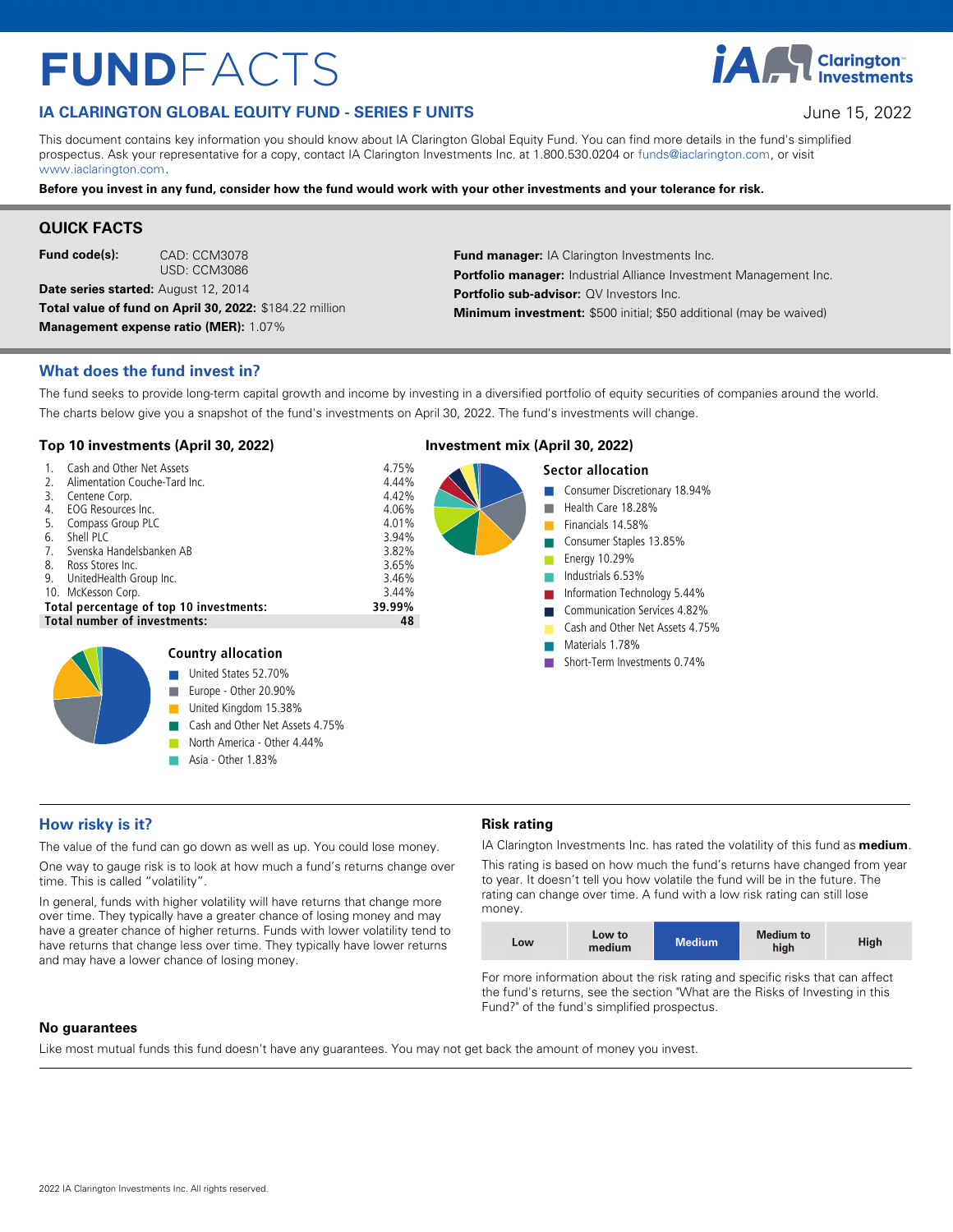# **IA CLARINGTON GLOBAL EQUITY FUND - SERIES F UNITS**

## **How has the fund performed?**

This section tells you how Series F units of the fund have performed over the past seven years. Returns are after expenses have been deducted. These expenses reduce the fund's returns.

#### **Year-by-year returns**

This chart shows how Series F units of the fund performed in each of the past seven calendar years. The fund dropped in value in one of the seven years.

The range of returns and change from year to year can help you assess how risky the fund has been in the past. It does not tell you how the fund will perform in the future.



# **Who is this fund for?**

#### **Investors who:**

- $\bullet$ Seek capital appreciation and the possibility of dividend income;
- lHave medium risk tolerance;
- lPlan to invest over the medium to long term.

#### **Best and worst 3-month returns**

This table shows the best and worst returns for Series F units of the fund in a 3-month period over the past seven years. The best and worst 3-month returns could be higher or lower in the future. Consider how much of a loss you could afford to take in a short period of time.

|                        | <b>Return</b> | 3 months<br>ending | If you invested \$1,000<br>at the beginning of the<br>period |
|------------------------|---------------|--------------------|--------------------------------------------------------------|
| <b>Best return</b>     | 19.64%        | January<br>29.2021 | Your investment would<br>rise to \$1,196                     |
| <b>Worst</b><br>return | $-18.80\%$    | March 31,<br>2020  | Your investment would<br>drop to \$812                       |

#### **Average return**

A person who invested \$1,000 in Series F units of the fund since its inception holds today \$1,834, which represents an annual compounded rate of return of 8.18%.

#### **A word about tax**

In general, you'll have to pay income tax on any money you make on a fund. How much you pay depends on the tax laws where you live and whether or not you hold the fund in a registered plan, such as a Registered Retirement Savings Plan or a Tax-Free Savings Account.

Keep in mind that if you hold your fund in a non-registered account, fund distributions are included in your taxable income, whether you get them in cash or have them reinvested.

#### **How much does it cost?**

The following tables show the fees and expenses you could pay to buy, own and sell Series F units of the fund. The fees and expenses, including any commissions, can vary among series of a fund and among funds. Higher commissions can influence representatives to recommend one investment over another. Ask about other funds and investments that may be suitable for you at a lower cost.

#### **1. Sales charges**

This series is sold with no sales charge and no redemption fee. However, your representative's firm may charge you a fee in respect of your investment; any such fee would be set out in an agreement between you and your representative's firm.

#### **2. Fund expenses**

You don't pay these expenses directly. They affect you because they reduce the fund's returns.

As at March 31, 2022, the fund's expenses were 1.21% of its value. This equals \$12.10 for every \$1,000 invested.

|                                                                                                                                                                              | Annual rate (as a<br>% of the fund's<br>value) |
|------------------------------------------------------------------------------------------------------------------------------------------------------------------------------|------------------------------------------------|
| Management expense ratio (MER)<br>This is the total of the fund's management fee<br>(including the trailing commission), fixed<br>administration fee and operating expenses. | 1.07%                                          |
| Trading expense ratio (TER)<br>These are the fund's trading costs.                                                                                                           | 0.14%                                          |
| <b>Fund expenses</b>                                                                                                                                                         | 1.21%                                          |

#### **More about the trailing commission**

There is no trailing commission paid for Series F units of the fund.